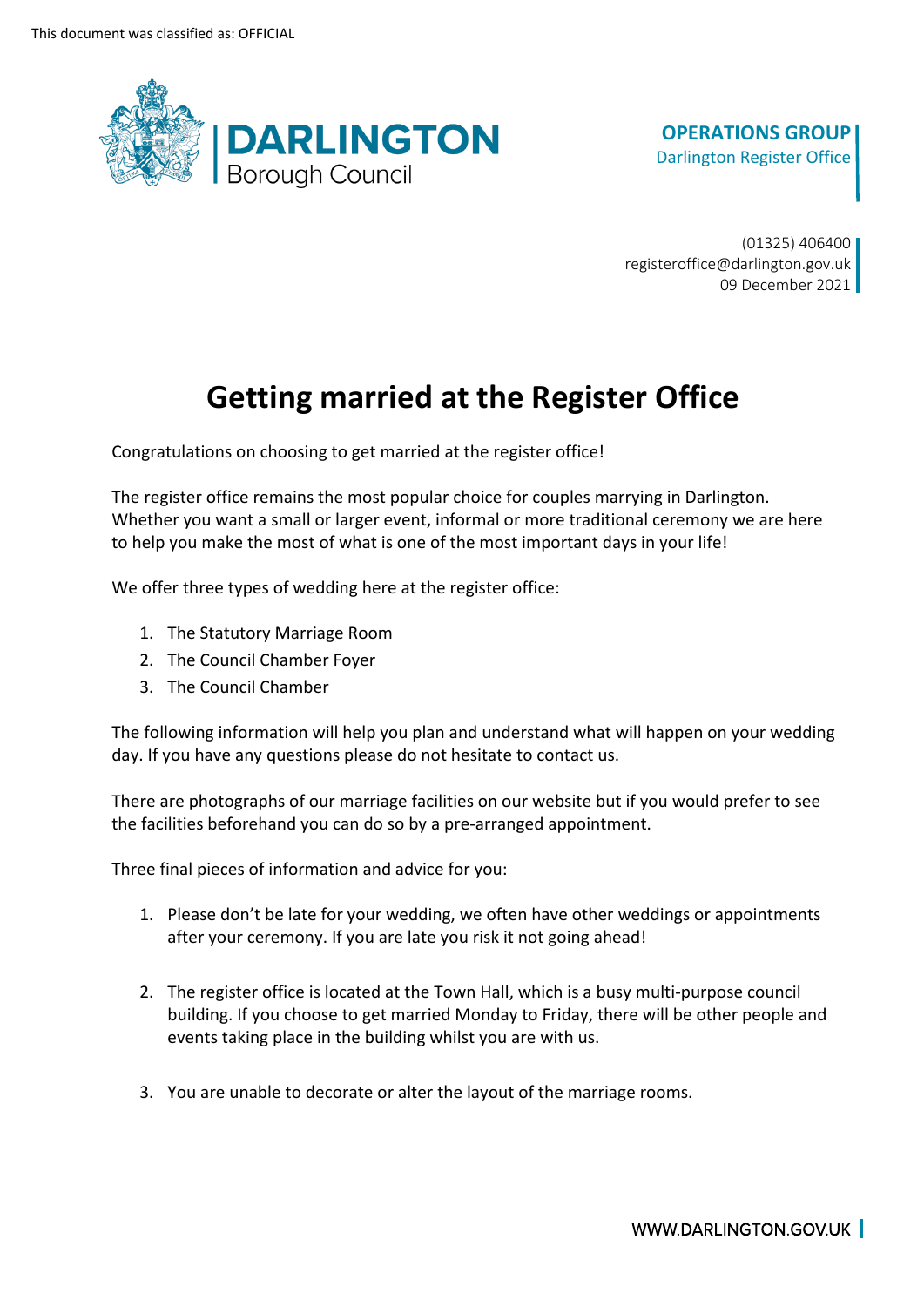### **Statutory Marriage Room – Small Statutory Wedding**

| <b>Element</b>                             | <b>Feature of this wedding</b>                                                                                                                                                                                               |
|--------------------------------------------|------------------------------------------------------------------------------------------------------------------------------------------------------------------------------------------------------------------------------|
| Maximum number of<br>people who can attend | The couple and two witnesses only                                                                                                                                                                                            |
| <b>Arrival Time</b>                        | Couple and witnesses arrive together at the time of their<br>ceremony. Arrival is at the Civic Entrance.                                                                                                                     |
| Music                                      | No music is used for this type of ceremony                                                                                                                                                                                   |
| Photographs                                | You may take your own photographs.<br>An official, additional, photographer is not permitted.                                                                                                                                |
| Ceremony and format                        | Short, legal ceremony<br>No readings<br>Rings can be exchanged, but this is not a legal<br>requirement<br>Ceremony takes 10-15 minutes                                                                                       |
| Parking                                    | Parking is not provided for this type of ceremony.                                                                                                                                                                           |
| Other information                          | This is a short, basic legal marriage ceremony.<br>Ideal for couples who just want a smaller, more informal,<br>wedding.<br>It is popular with couples who are also having another<br>non-statutory ceremony or celebration. |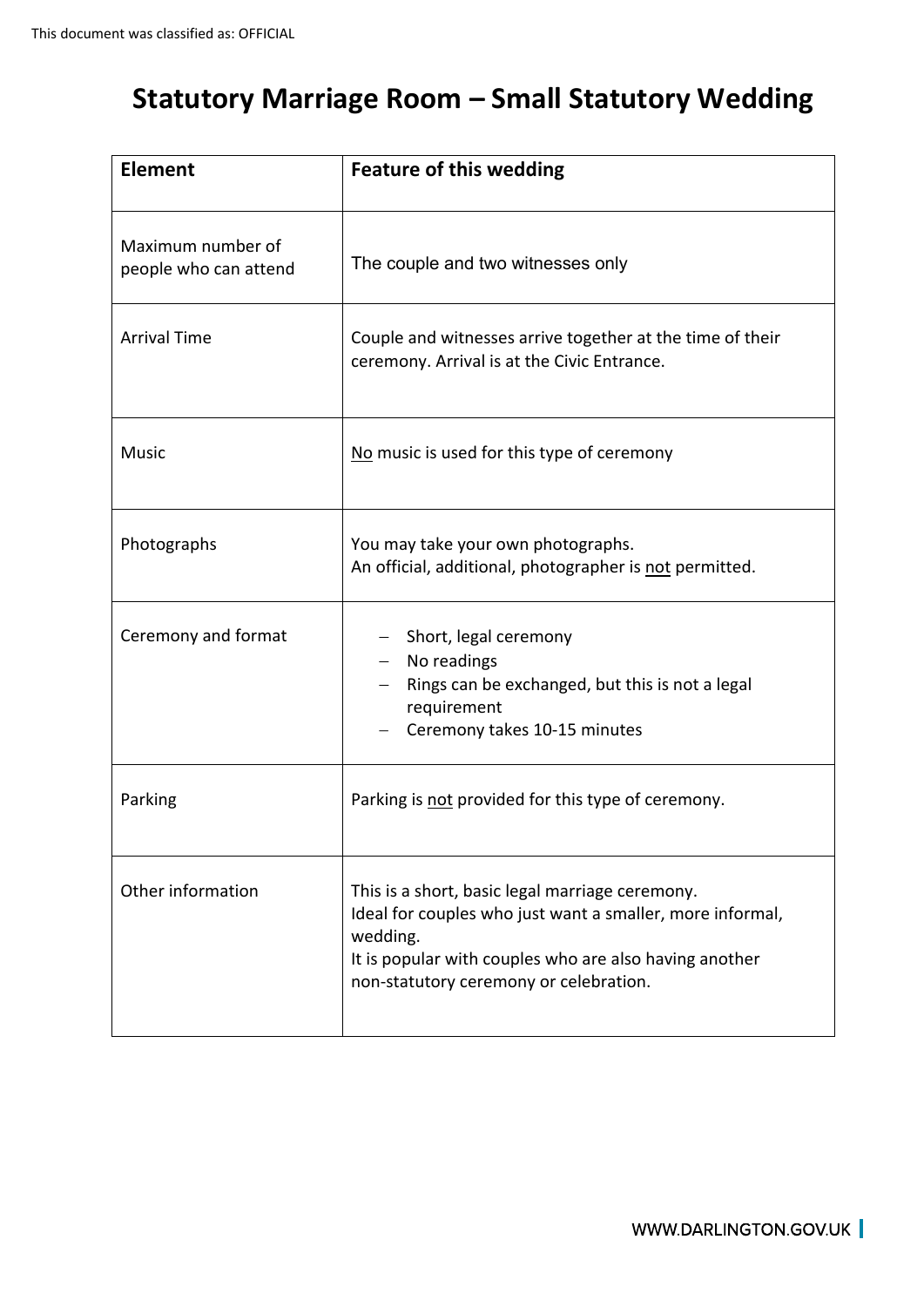## **The Council Chamber Foyer**

| <b>Element</b>                             | <b>Feature of this wedding</b>                                                                                                                                                                              |
|--------------------------------------------|-------------------------------------------------------------------------------------------------------------------------------------------------------------------------------------------------------------|
| Maximum number of<br>people who can attend | The couple and 10 guests only. Witnesses are included in<br>the guest numbers.                                                                                                                              |
| <b>Arrival Time</b>                        | 1. Couple and guests may all arrive together 15 minutes<br>prior to the ceremony start time.<br>2. The groom and guests arrive 30 minutes before the<br>ceremony start time and the bride 10 minutes prior. |
| <b>Music</b>                               | You can bring your own music (CD / phone / USB), or we will<br>play generic music.<br>Music is played for:<br>1. Bride/couple walking in<br>Signing the schedule/photographs<br>2.<br>Couple leaving<br>3.  |
| Photographs                                | One official photographer and one videographer are<br>permitted during the ceremony.<br>Guests can take photos at the end of the ceremony.                                                                  |
| Ceremony and format                        | Standard ceremony<br>1 reading by a guest<br>Choice of yows<br>Rings can be exchanged if desired<br>Ceremony takes 20-30 minutes                                                                            |
| Parking                                    | 2 cars are permitted to park on the forecourt for the duration<br>of the ceremony only.                                                                                                                     |
| Other information                          | A smaller ceremony which allows key family and friends as<br>guests. A more traditional style wedding.                                                                                                      |